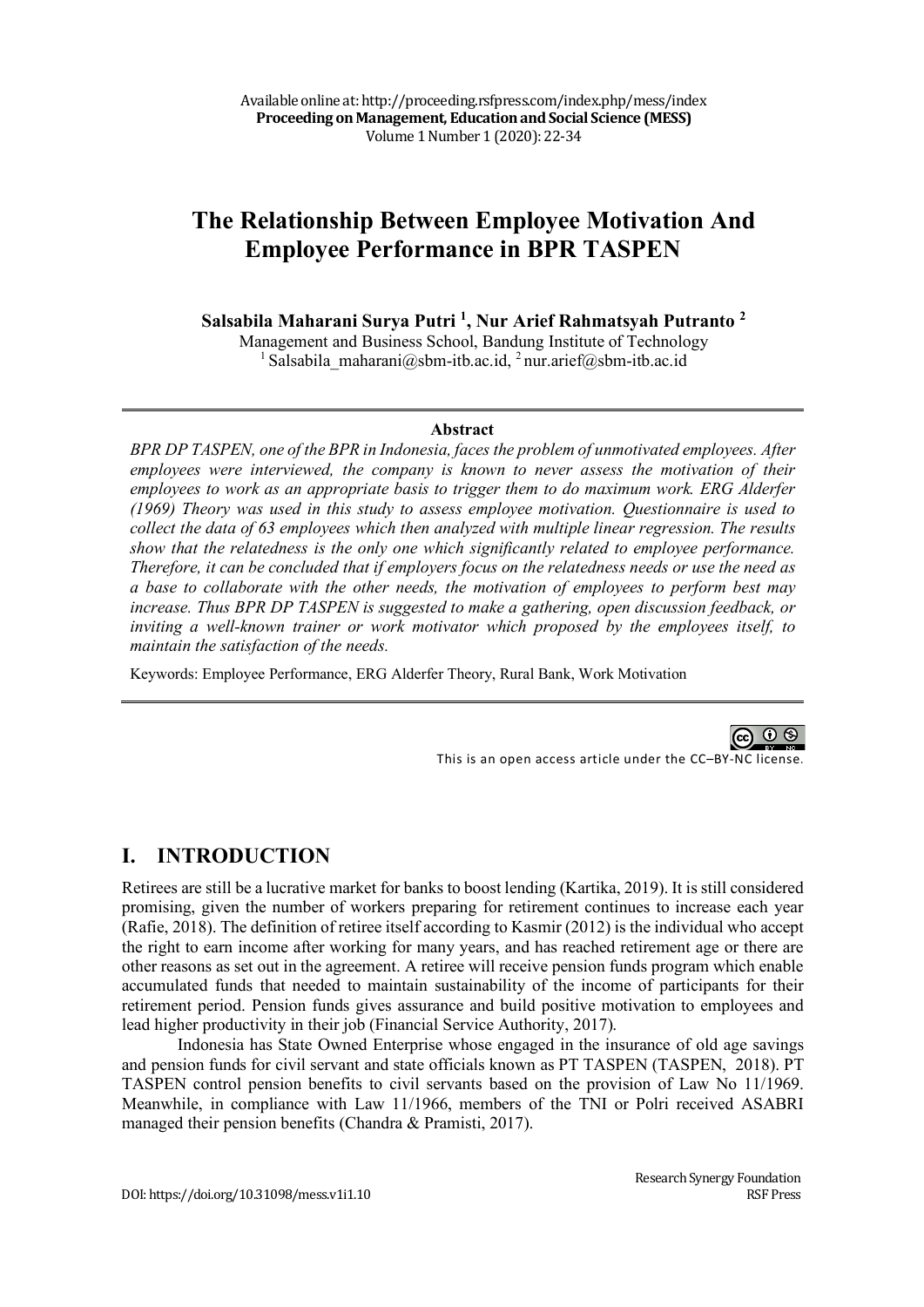There is additional pension benefits that are not mandatory and retrieved from Law No. 11/1992 explain that it is a legal basis. Companies with many employees generally manage their own pension funds. PT TASPEN as one of Indonesian State Owned Enterprise could use the right to manage their own employee pension fund. PT TASPEN then build TASPEN Pension Fund or DP TASPEN.

TASPEN Pension Fund firstly named 'Yayasan Sejahtera.' In 1987 the goals of the foundation changed to regulate old-age insurance and concern to the welfare of PT TASPEN directors, employees, and their families. Law Number 11 of 1992 issued, the foundation form was changed to the pension fund format, then it officially resulted in the TASPEN Pension Fund or DP TASPEN, (Dana Pensiun Karyawan Taspen, 2020). DP TASPEN then launched a rural bank as it subsidiary company and to reach the objective of the foundation which is to improve and prosper PT TASPEN employees'.

According to Law Number 10 of 1998 Article 5 rural bank or BPR is a bank that is the same as a commercial bank but does not offer payment services except in business activities which involve only collecting funds from the public in the form of time deposits, loans, credit, and putting funds in the form of Bank Indonesia Certificates. Rural banks are not allowed to accept deposits in the form of demand deposits, to conduct foreign currency transactions, to engage in equity participation, and to conduct insurance business (Iskandar S, 2013). Rural banks or BPR typically have monopoly control because people in their regions where there are few commercial banks face some trouble accessing funds (Hidayat et al., 2012).

Through the approval of the Minister of Law and Human Rights of the Republic of Indonesia, the name of rural bank owned by PT TASPEN is PT BPR DP TASPEN. The company officially established in January 1990 with the headquarters located in Bekasi, West Java. BPR DP TASPEN has seven branches spread over Greater Jakarta and West Java. The company is an extension of the DP TASPEN, which is indirectly also an official channel of PT TASPEN. BPR DP TASPEN becomes one of four rural banks in Indonesia that become PT TASPEN pay partners.

Almost all of the businesses out there in the world use human resource department because in reality, the department of human resources has the ability to handle an organisation's most significant and valuable resources. Without a properly functioning human resource department, a firm would fail to achieve a high level of efficiency and management of the workforce (Chhugani, 2018). Human resource management (HRM) is primarily focused on employee performance, as it involves employee behavior related to the achievement of organizational goals or targets (Beltrán et al., 2018). Human resource outcomes, such as employee skills and motivation, facilitate the impact of human resource activities on productivity, quality, service, innovation, and other operational outcomes, which further affect financial outcomes representing the accomplishment of targets or the outcomes of the company (Jiang et al., 2012). The company sets targets for specific aspects of employee performance, such as financial returns or the quality of services offered to assess and evaluate their performance (Staroňová, 2017).

Based on the data and from the interview, the symptom is employees not achieve their target which reflected in the company performance. The performance itself could be assessed by using financial ratio analysis (FRA) analysis. Financial ratios assess performance with ratios based on yearly statements. The use of financial ratios means that banks intend to minimize expenses, optimize income or increase profits, and are well-established benefit proxies for income-making (Alexakis, Izzeldin, Johnes, & Pappas, 2019). It will be beneficial in making important decisions for investors or credit rating professionals (ho & Zhu, 2004).

According to the data from the General Meeting of BPR DP TASPEN Shareholders, the Capital Adequacy Ratio (CAR), Return on Asset (ROA), Cash Ratio (CR), Loan to Deposit Ratio (LDR) realization for 2017 – 2020 are not achieve the budget plan target.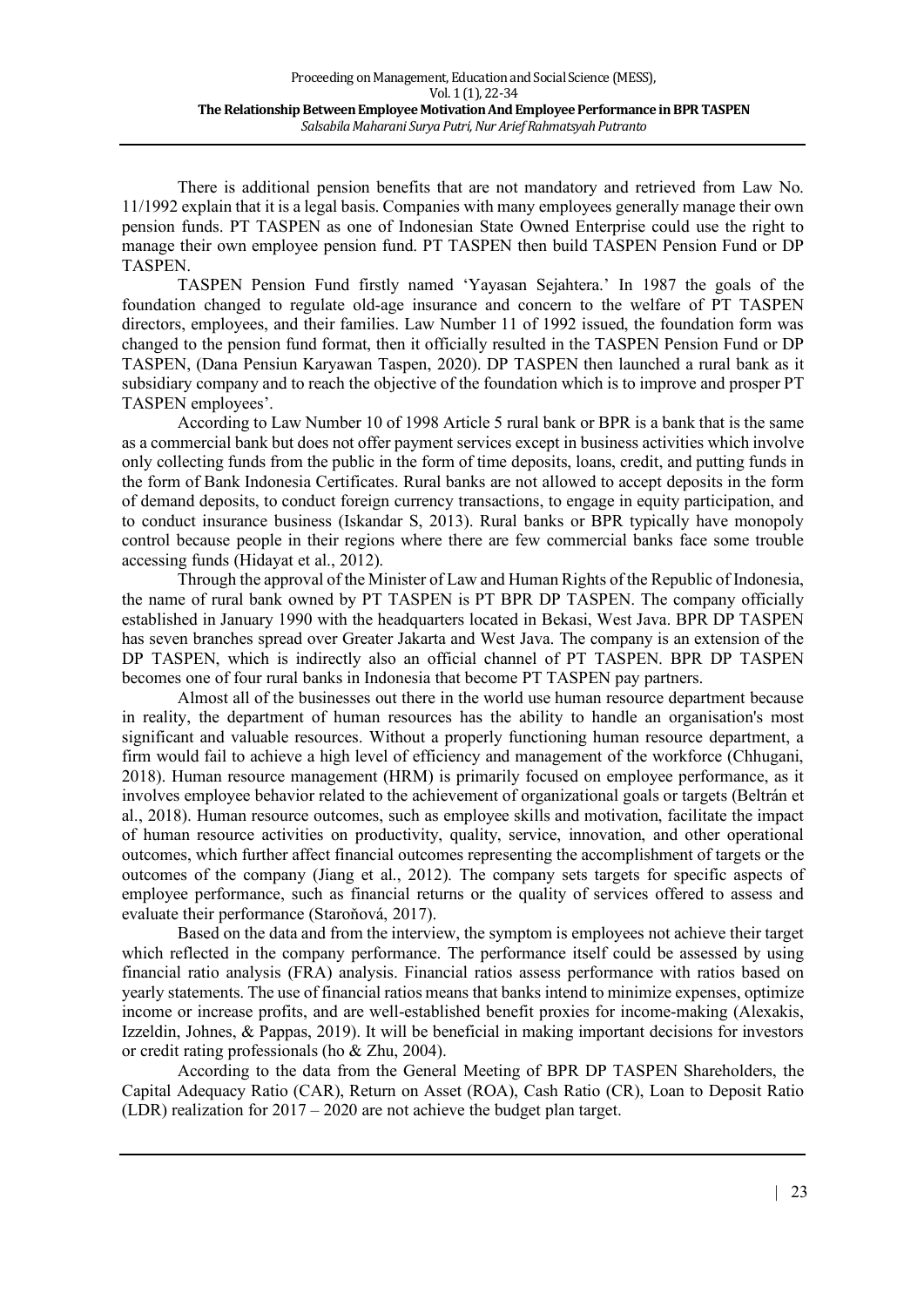The company's performance then compared with the bank industry condition to validate whether the problem occur either normal to occur or not. Statistics Indonesia (2019) approve the fact that the financial services and insurance sector in the 2017 period contributed 4.2% to Gross Domestics Product (GDP). GDP become an indicator to know the economic conditions in a country. Then in 2018 the financial services and insurance contributed 4.15% to GDP, and in 2019 rose to 4.24%. It can be concluded that BPR, as one of the business in the financial service and insurance sector did not grow in line with the growth of the contribution of Gross Domestic Product to the Indonesian economy.

The data of company's performance is supported by Mr. Iqbal's statement that there is a decline in employee individual performance of 2018-2019 which is -2%, which becomes a sign that employees did not give their best effort or maximum performance than previous year to reach company plan or target. Záme (2014) explained that company's performance are realized through its employees' performance. The employee not only failed to achieve their target but also late going to work and left the workplace after attending the fingerprint scan. Those are the sign of not engaged employees. Webb et al (2015) explained that employee whose engaged with their employer is less likely to miss work or prevent exposing liability and danger to the employer, such as fault or failure to meet their target. Not engaged employees will expose the employer to fault or damage to their employer. This problem will not happen if employees are motivated to go to work because there is a positive relationship between a not engaged employee and employee motivation.

The interview with Mr. Suryo and Ms. Yulia, confirmed that there is a report of not motivated employees. Mr. Suryo, in the interview, also mentioned that the company only uses the bonus to motivate the company and think that all the employees are motivated with that. This is happening because the company never assess their employee motivation to work as the right base for triggers them to give maximum works because a study said that improper employee motivation program could damage employee performance. Employee motivation (program) related to employee performance. Thus assessing employee motivation is conducted to know what factor motivates them to work to solve the problem that occurred, which is the decline of employee performance.

# **II. LITERATURE REVIEW**

#### 2.1 ERG Alderfer Motivational Needs Theory

As a factor that triggers each employee can be different from each other, focus on how to prioritize various factors is the key to content theory's motivation (Rhee, 2019). This research will use Alderfer's ERG theory since it is one attempt to modify Maslow's hierarchy, which known to identify individual needs for the purpose of motivating behavior by reducing the number of need categories (Wiley, 1997). Alderfer found only three levels of needs are existence, relatedness, and growth, which have been developed through qualitative and quantitative empirical studies to understand how employees might improve job performance (Caulton, 2012). Clay Alderfer developed a theory of human need that differs from Maslow's in three major ways in 1969. There are three sets of core needs, existence needs(E), relatedness needs(R), and growth needs (G). The difference between Alderfer's theory and Maslow's are first, the integration of psychological and security needs into existence needs. Secondly, the need for affiliation and external esteem are categorized as relatedness needs. Whereas internal esteem needs include in growth needs, along with self-actualization needs. Third, Alderfer's theory does not propose that needs are related to one another hierarchically and that more than one need can be activated simultaneously. Lastly, the ERG theory has a model called the frustration-regression component, which explains the frustration of higher-order needs can influence the desire to lower-order needs.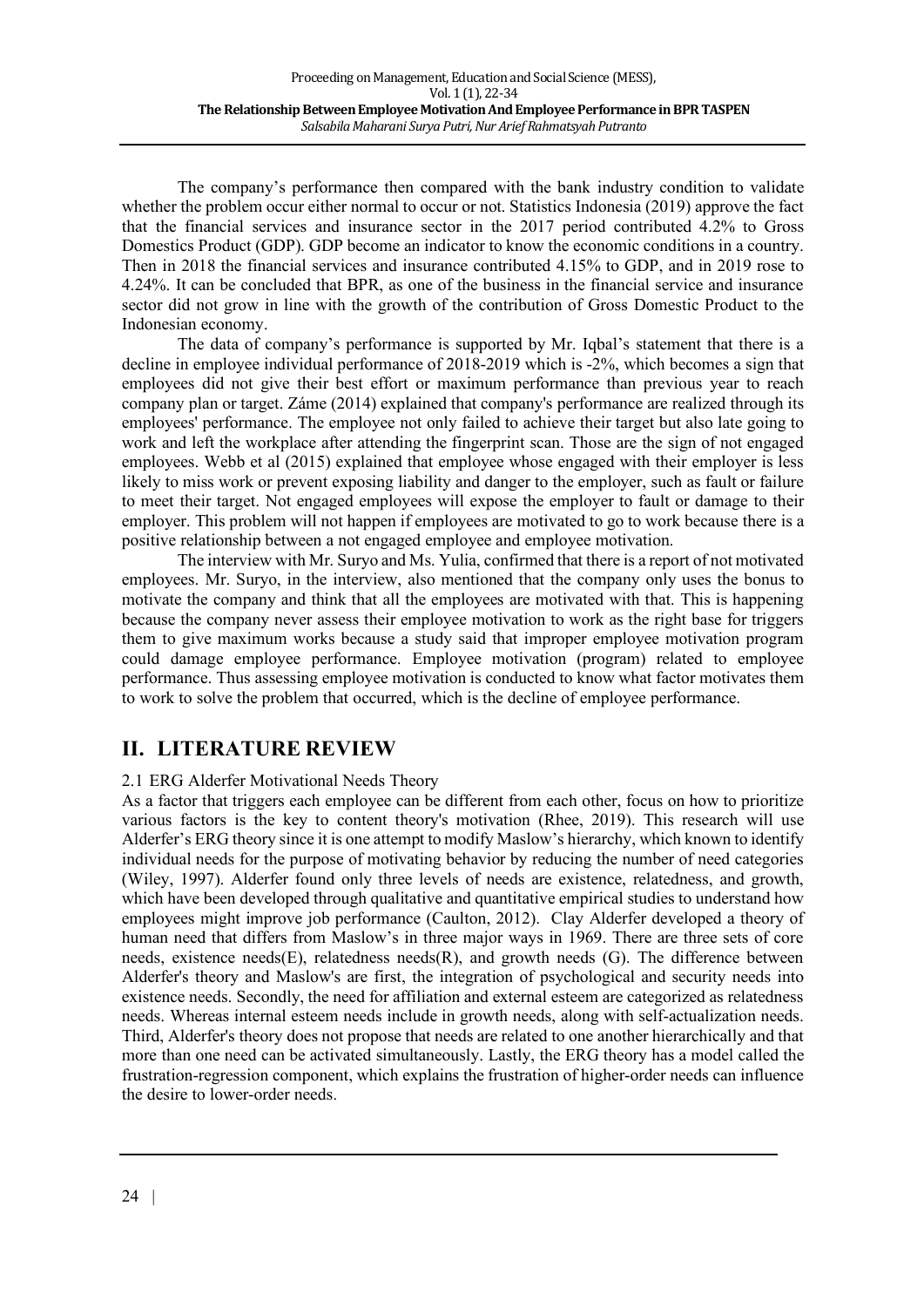#### 2.2 Employee Performance

The performance of employees is a topic that has received widespread attention in literature and study because of its significance as each organization strives to achieve higher performance (Jerome, 2013). Employee performance involves employee behavior related to the achievement of organizational goals or targets (Beltrán-Martín & Bou-Llusar, 2018). In order to utilize HR fully and augment organizational success, an effective employee performance management system is imperative for a business organization as it expected to be aligned with the organizational policies (Pradhan & Jena, 2017). Jerome (2013) explained more that performance of employees refers to measurable attitudes and acts that describe how a job is done, plus the results desired for optimal work performance. According to Dugovicova (2019), employee performance includes production quality and quantity, appearance at work, friendly with supportive disposition, and production timeliness.

## 2.3 Employee Motivation and Employee Performance

In this increasingly globalized society, companies are continuously seeking to grow and motivate their employees to help achieve better performance through different applications and activities of Human Resource (Dugovicova, 2019). Motivation improves employee performance, productivity, and employee commitment (Nnenna E. Ukandu, 2011). Chiang & Jang (2008) highlighted the urgency of motivation since employees recognize that if they work hard, their performance will improve significantly. When they are highly motivated, they will put more effort into the work and improve their efficiency and performance quality. Motivation found to become one of the determinant factors of employee performance aspects (Sato et al., 2017). Highly effective organizations proved to promote both high-quality performance and motivation to work (Deci et al., 2017). Taghipour & Dejban (2013) revealed in their research that work motivation fully mediated job performance and stated that employees' motivation is one of the most effective managers' strategies to enhance effective employees' job performance

# **III. RESEARCH METHODOLOGY**

In this research, the method used is quantitative, which explains the causal relationship between the independent variable and the dependent variable. Researcher uses two models, the first model will analyse the self-assessment result collected directly from the employees and the second will analyse the assessment result filled by the human resource of BPR TASPEN. The second model aimed to make sure the research is relevant with the most recent employee performance. The population in this study were all permanent employees with total of 63 employees. According to Sugiyono (2018) this method is calculated as sampling named saturation sampling. It used when the population is below 100 people. The questionnaire is made up of some sort of questions that reflect the process used to collect the data required for the study. The Likert Scale 1-5 used in both models to evaluate the questionnaire's point of each question. After the data is collected, Multiple Linear Regression is used to determine how much influence a dependent variable has on more than one independent variables.

# **IV. FINDING AND DISCUSSION**

## 4.1 Validity and Reliability

The correlation technique uses Pearson Correlation, calculated using SPSS version 23 computer program. The question items are declared valid if they have r count > r table (Ghozali, 2001). The Rtable of n=63 with significance level of 95% is 0.248. The data clarified as valid because the Pearson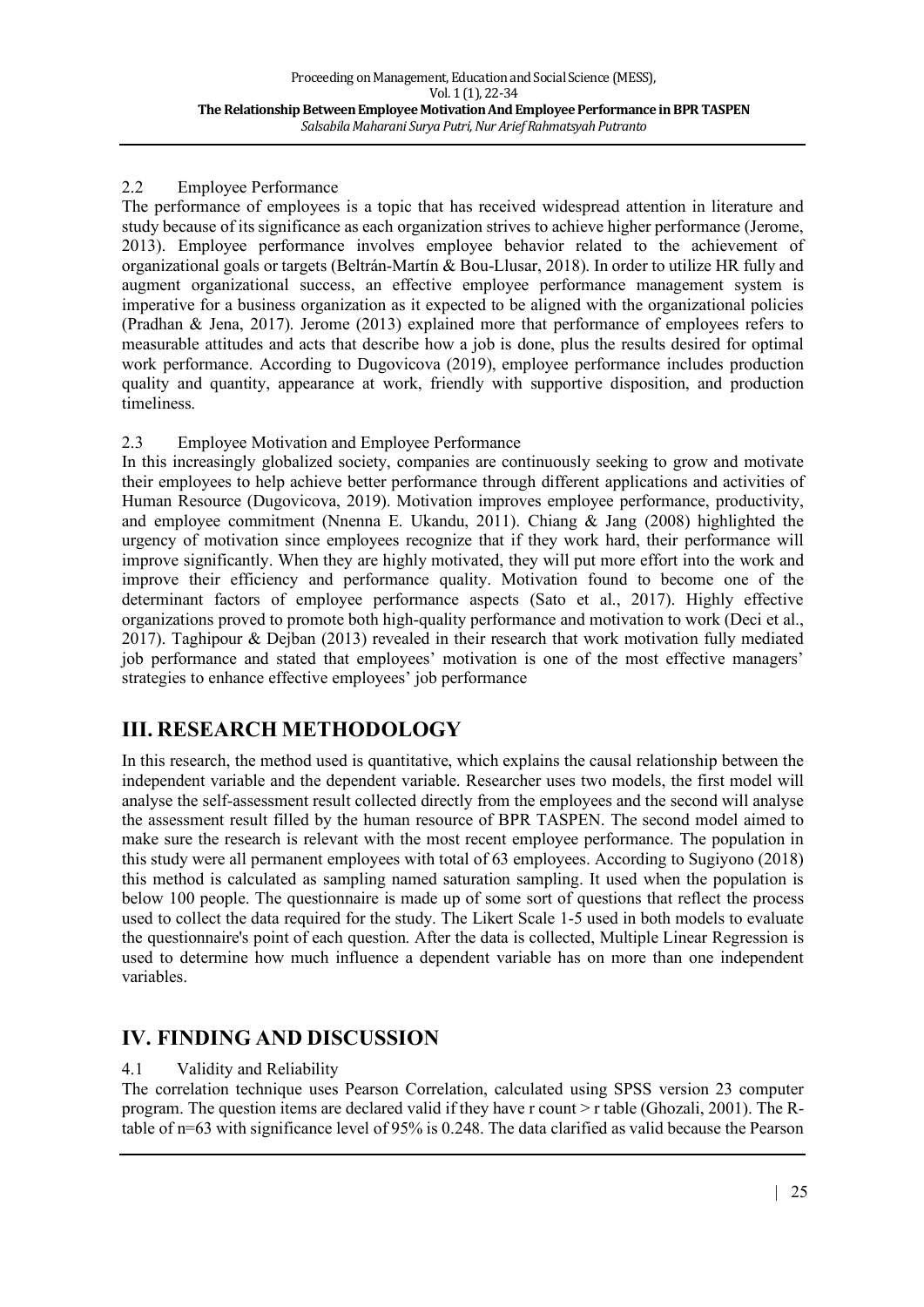coefficient correlation is higher than the R-table. The reliability test of each variables as can be seen are passes the critical point used which is 0.6 thus the data known is reliable. The reliability test of each variables as can be seen in Figure 4.1 are passes the critical point used which is 0.6 thus the data known is reliable.

| Label | Variable   | Sub-variable       | Dimension              | Ouestion                                                                      | Pearson Correlation | R-Table |
|-------|------------|--------------------|------------------------|-------------------------------------------------------------------------------|---------------------|---------|
| E1    |            |                    |                        | Compared to similar work in other places my pay is poor.                      | 0.852               | 0.248   |
| E2    |            |                    | Good pay to fulfil     | Compared to the rate for less demanding jobs, my pay is poor.                 |                     | 0.248   |
| E3    |            |                    | psychological<br>needs | My pay is sufficient to provide for the necessities of life.                  | 0.726               | 0.248   |
| E4    |            |                    |                        | Considering the job that needs to be done, compensation is what it should be. | 0.783               | 0.248   |
| E5    |            |                    |                        | Our fringe benefits do not cover many of the areas they should.               | 0.633               | 0.248   |
| E6    |            |                    |                        | The fringe benefit program here gives nearly all the security I want.         | 0.645               | 0.248   |
| E7    |            |                    |                        | Compared to other places, our fringe benefits are excellent.                  | 0.790               | 0.248   |
| R1    |            |                    |                        | My boss will play one person against another.                                 | 0.543               | 0.248   |
| R2    |            | Existence<br>Needs | <b>Fringe Benefits</b> | My boss has taken my wishes and wishes into consideration.                    | 0.751               | 0.248   |
| R3    |            |                    |                        | My boss discourages people from making suggestions.                           | 0.674               | 0.248   |
| R4    |            |                    |                        | It's easy to talk with my boss about my job.                                  | 0.730               | 0.248   |
| R5    | Employee   |                    |                        | My boss does not let me know when I could improve my performance.             | 0.785               | 0.248   |
| R6    | Motivation |                    |                        | My boss gives me credit when I could do good work.                            | 0.681               | 0.248   |
| R7    |            |                    |                        | My boss keeps me up to date with what's going on in the company.              | 0.423               | 0.248   |
| R8    |            |                    |                        | My co-workers are uncooperative unless it's to their advantage.               | 0.609               | 0.248   |
| R9    |            |                    | Respect from Peers     | I can count on my co-workers to give me a hand when I need it.                | 0.670               | 0.248   |
| R10   |            |                    |                        | I cannot speak my mind to my co-workers.                                      | 0.738               | 0.248   |
| Gl    |            |                    |                        | I seldom get the feeling of learning new things from my work.                 | 0.759               | 0.248   |
| G2    |            |                    |                        | I have an opportunity to use many of my skills at work.                       | 0.703               | 0.248   |
| G3    |            | Growth             | Personal               | My job requires that a person use a wide range of abilities.                  | 0.348               | 0.248   |
| G4    |            |                    | Development            | My job requires making one or more critical decisions every day.              | 0.635               | 0.248   |
| G5    |            |                    |                        | I do not have the opportunity to do challenging things at work.               | 0.674               | 0.248   |
| G6    |            |                    |                        | I do not have the opportunity to do challenging things at work.               | 0.611               | 0.248   |

|                | Variable    | Sub-variable | Ouestion                                                                                          | Pearson                                                                                                               | R table |       |                                                                    |       |       |
|----------------|-------------|--------------|---------------------------------------------------------------------------------------------------|-----------------------------------------------------------------------------------------------------------------------|---------|-------|--------------------------------------------------------------------|-------|-------|
| P1             |             |              | The quality of my work is usually high.                                                           | 0.777                                                                                                                 | 0.248   |       |                                                                    |       |       |
| P2             |             | Work Quality | I deliver higher quality than what can be expected from someone with the type of job that I have. | 0.804                                                                                                                 | 0.248   |       |                                                                    |       |       |
| P <sub>3</sub> |             |              | Others in my organisation look at my work as typical high quality work                            |                                                                                                                       | 0.248   |       |                                                                    |       |       |
| P <sub>4</sub> |             |              | I'm trying to work as hard as I can                                                               | 0.889                                                                                                                 | 0.248   |       |                                                                    |       |       |
| <b>P5</b>      |             |              | I'm willing to make a lot of effort to perform my job.                                            | 0.898                                                                                                                 | 0.248   |       |                                                                    |       |       |
| P6             |             | Work Effort  |                                                                                                   | I often expend extra effort in carrying out my job.<br>I almost always expend more than an acceptable level of effort |         | 0.248 |                                                                    |       |       |
| P7             | Employee    |              |                                                                                                   |                                                                                                                       |         | 0.248 |                                                                    |       |       |
| P8             | Performance |              |                                                                                                   |                                                                                                                       |         |       | I usually don't hesitate to put in extra effort when it is needed. | 0.874 | 0.248 |
| P9             |             |              |                                                                                                   | I can finish my work on time.                                                                                         | 0.744   | 0.248 |                                                                    |       |       |
| P10            |             |              | I often think of improving my job performance.                                                    | 0.875                                                                                                                 | 0.248   |       |                                                                    |       |       |
| P11            |             | Performance  | I will actively try to improve my job performance in the future.                                  | 0.894                                                                                                                 | 0.248   |       |                                                                    |       |       |
| P12            |             | Intentions   | For the future, I hope to do a lot more at work.                                                  | 0.810                                                                                                                 | 0.248   |       |                                                                    |       |       |
| P13            |             |              | I will probably do my best to perform well on the job in the future                               | 0.880                                                                                                                 | 0.248   |       |                                                                    |       |       |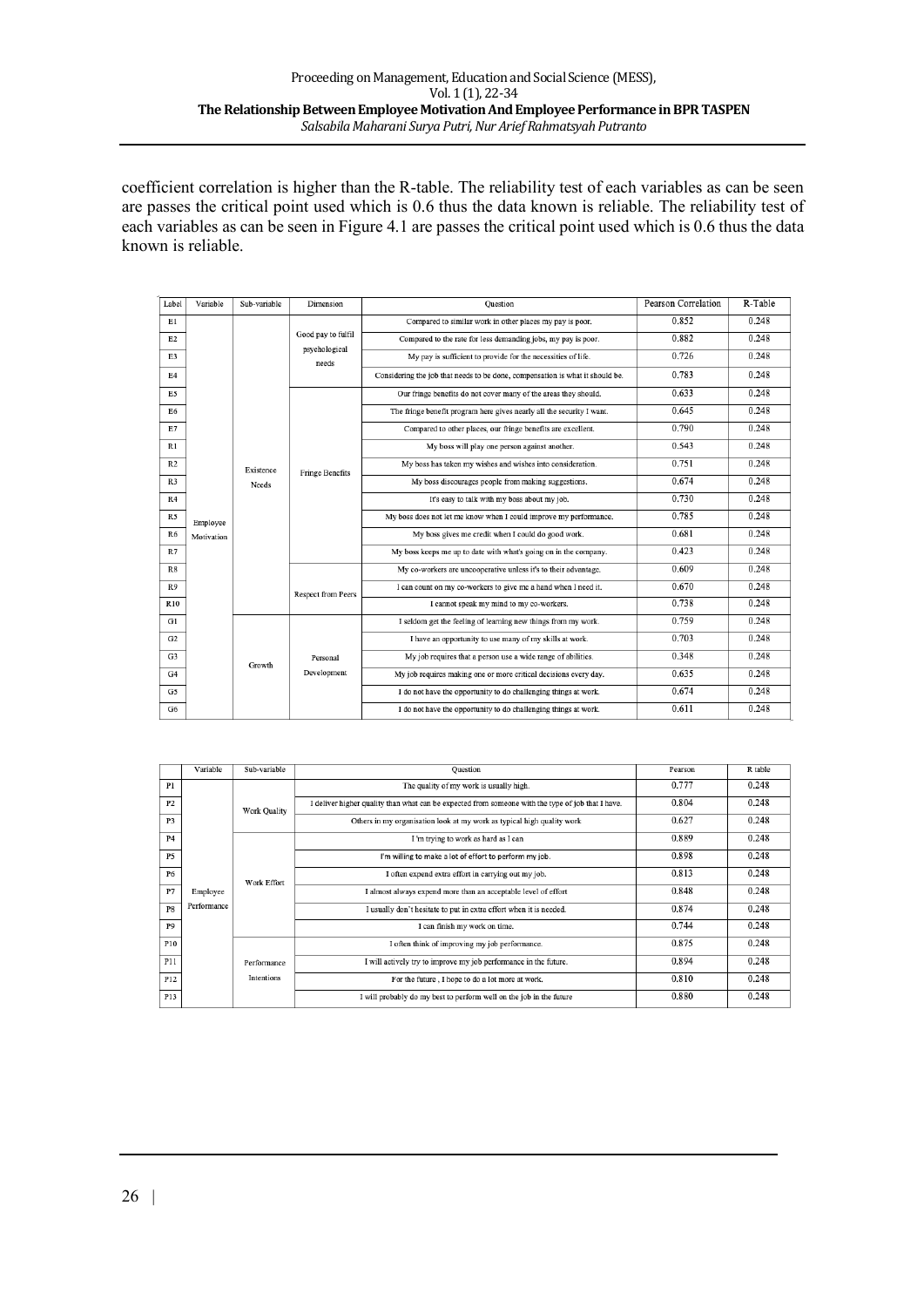| Variable               | Cronbach Alpha | Critical<br>Point | Number of<br><b>Items</b> | <b>Reliability</b> |
|------------------------|----------------|-------------------|---------------------------|--------------------|
| <b>Existence Needs</b> | 0,879          | 0,6               |                           | Reliable           |
| Relatedness Needs      | 0.858          | 06                | 10                        | Reliable           |
| Growth Needs           | 0.683          | 0.6               | 6                         | Reliable           |
| Employee Performance   | 0.961          | 0,6               | 13                        | Reliable           |

Fig. 1 Validity and Reliability Test

#### 2.2 Model 1 Result

Research results shall pass the classical assumption test to be regarded as a fit model of linier regression. The test then divided into normality, linearity, multicollinearity, and heterodascity test. One-Sample K-S test on Figure 4.2 showed 0.20 significance value thus it is greater than 0.05 hence the data could be categorized as normally distributed.

| One-Sample Kolmogorov-Smirnov Test |  |
|------------------------------------|--|
|------------------------------------|--|

|                                     |                | Unstandardiz<br>ed Residual |
|-------------------------------------|----------------|-----------------------------|
| N                                   |                | 63                          |
| Normal<br>Parameters <sup>a,b</sup> | Mean           | .0000000                    |
|                                     | Std. Deviation | 6.97592526                  |
| Most Extreme                        | Absolute       | .098                        |
| <b>Differences</b>                  | Positive       | .075                        |
|                                     | Negative       | $-.098$                     |
| <b>Test Statistic</b>               |                | .098                        |
| Asymp. Sig. (2-tailed)              | $.200^{c,d}$   |                             |

Fig. 2 Normality Test Result

ANOVA test was used to analyse linearity of each needs shown in Figure 4.3. TE (Existence Needs) resulted in F value 1.575 < F-table 2.27. TR (Relatedness Needs) with F value of 0.946 < Ftable 2.06. TG (Growth Needs) has F value 1.772 < F-table 2.38. Therefore Existence, Relatedness, and Growth Needs are linear with the dependent variable, employee performance.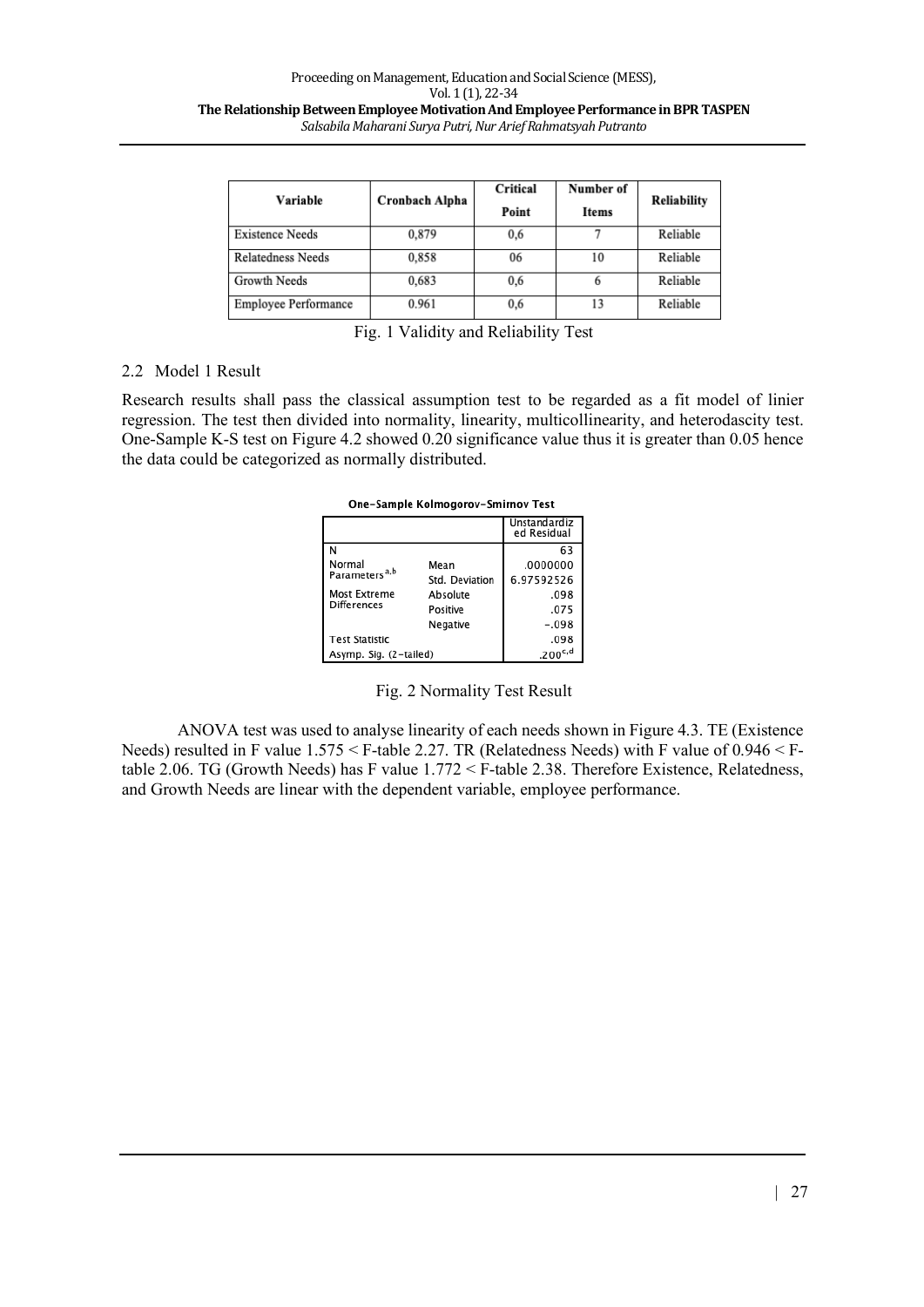| Sig.                                              |
|---------------------------------------------------|
| .044                                              |
| .009                                              |
| .109                                              |
|                                                   |
|                                                   |
|                                                   |
|                                                   |
| Sig.                                              |
| ,099<br>1.683                                     |
| .003<br>9.785                                     |
|                                                   |
| 506                                               |
|                                                   |
|                                                   |
|                                                   |
|                                                   |
|                                                   |
| Sig.                                              |
| .000                                              |
| 53.837<br>.000                                    |
|                                                   |
| .063                                              |
|                                                   |
|                                                   |
|                                                   |
| 1.869<br>7.451<br>1.575<br>.946<br>4.512<br>1.772 |

Fig. 3 Linearity Test Result

Based on Figure 4.4 below, the significance value is above 0.05. The significance value is higher than 0.05 then it is not having heteroscedascity symptom thus it could be conclude that the data is homocedascity.

|                                |            | <b>Unstandardized Coefficients</b> |            | Standardized<br>Coefficients |          |      |  |  |
|--------------------------------|------------|------------------------------------|------------|------------------------------|----------|------|--|--|
| Model                          |            |                                    | Std. Error | Beta                         |          | Sig. |  |  |
|                                | (Constant) | 13.289                             | 3.835      |                              | 3.465    | .001 |  |  |
|                                | TE         | .147                               | .120       | .194                         | 1.227    | .225 |  |  |
|                                | ТR         | $-.185$                            | .112       | $-.270$                      | $-1.659$ | .102 |  |  |
|                                | ТG         | $-.210$                            | .154       | $-.180$                      | $-1.362$ | .178 |  |  |
| a. Dependent Variable: abs res |            |                                    |            |                              |          |      |  |  |

Fig. 4 Homocedascity Test Result

The VIF value of Existence, Relatedness, and Growth Needs in Figure 4.5 are in row 1.623 , 1.732 , and 1.137 which all of them are below the VIF borders < 10. The tolerance of Existence, Relatedness, and Growth needs also above 0.1 which indicates that there are no multicollinearity in the data used.

|       |            | Unstandardized Coefficients |            | Standardized<br>Coefficients |          |      | <b>Collinearity Statistics</b> |       |
|-------|------------|-----------------------------|------------|------------------------------|----------|------|--------------------------------|-------|
| Model |            |                             | Std. Error | Beta                         |          | Sig. | Tolerance                      | VIF   |
|       | (Constant) | 10.866                      | 6.231      |                              | 1.744    | .086 |                                |       |
|       | TE         | $-.257$                     | .195       | $-.161$                      | $-1.318$ | .193 | .616                           | 1.623 |
|       | ТR         | .987                        | .181       | .685                         | 5.441    | .000 | .577                           | 1.732 |
|       | ТG         | .433                        | .251       | .176                         | 1.725    | .090 | .879                           | 1.137 |

a. Dependent Variable: TP

Fig. 5 Multicollinearity Test Result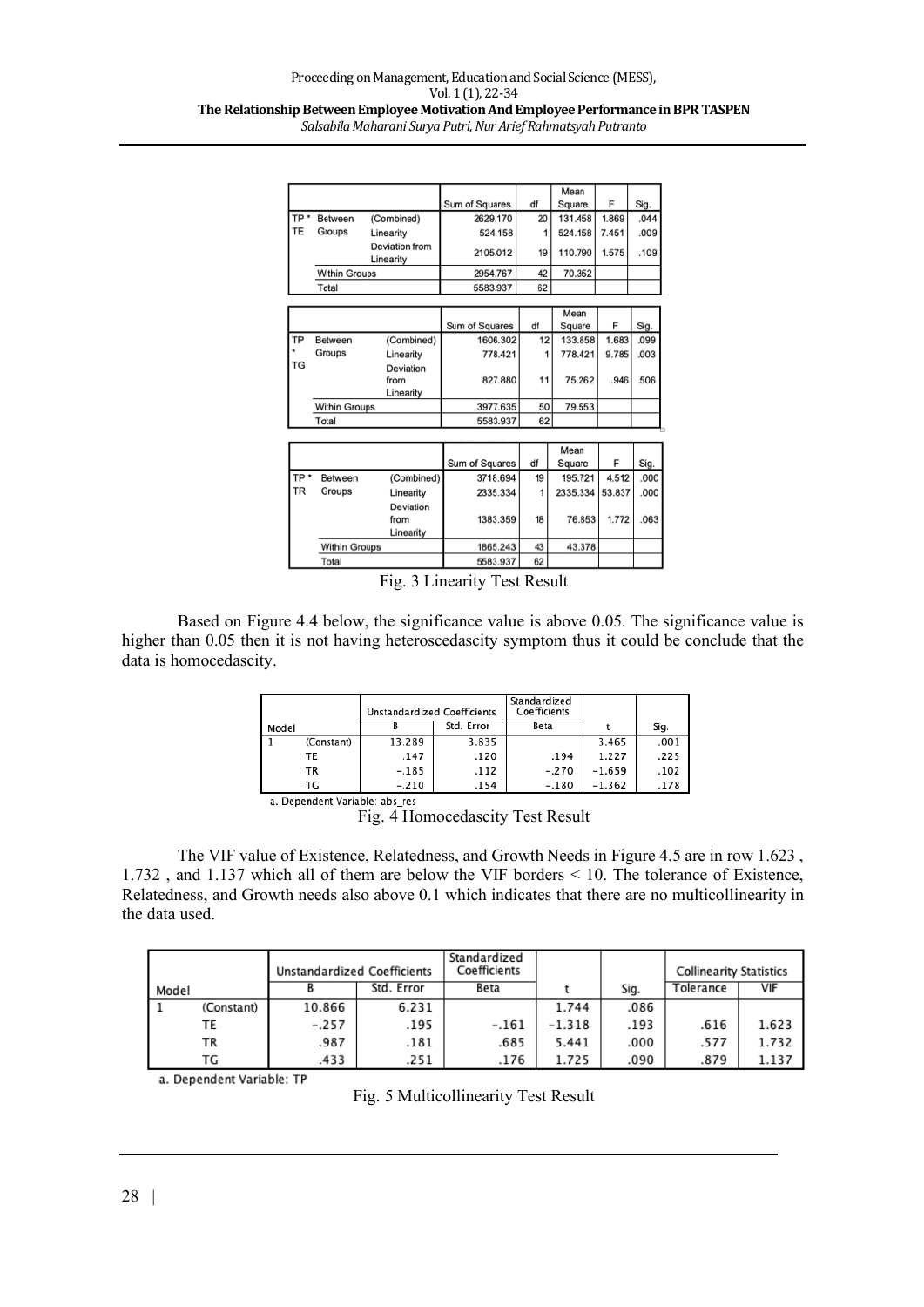The rule of thumb of variables which sign a significant value is when it has a value below 0,05. Based on the Figure 4.6 below, the variables with a significance value above 0,05 thus reject the hypothesis. TE (Existence Needs) and TG (Growth Needs) are rejected while TR (Relatedness Needs) are the only one which accept the hypothesis.

|       |            | Unstandardized Coefficients |            | Standardized<br>Coefficients |          |      | <b>Collinearity Statistics</b> |       |
|-------|------------|-----------------------------|------------|------------------------------|----------|------|--------------------------------|-------|
| Model |            |                             | Std. Error | Beta                         |          | Sig. | Tolerance                      | VIF   |
|       | (Constant) | 10.866                      | 6.231      |                              | 1.744    | .086 |                                |       |
|       | ТE         | $-.257$                     | .195       | $-.161$                      | $-1.318$ | .193 | .616                           | 1.623 |
|       | ТR         | .987                        | .181       | .685                         | 5.441    | .000 | .577                           | 1.732 |
|       | ТG         | .433                        | .251       | .176                         | 1.725    | .090 | .879                           | 1.137 |

a. Dependent Variable: TP

The value of R Square is useful to know how much the contribution of the influence variable motivational needs given simultaneously to the variable employee performance. As shown in Figure 4.7 below, the R square is 46% thus variable motivation could explain employee performance as big as 46% while the rest 54% influenced by other variables outside the regression equation or the variables which is not become the topic in this research.

| Model Summary <sup>b</sup>            |   |        |                   |          |  |  |  |
|---------------------------------------|---|--------|-------------------|----------|--|--|--|
| Std. Error of                         |   |        |                   |          |  |  |  |
|                                       |   |        | <b>Adjusted R</b> | the      |  |  |  |
| Model                                 | R | Square | Square            | Estimate |  |  |  |
| 7.15108<br>.678a<br>.460<br>.432      |   |        |                   |          |  |  |  |
| a. Predictors: (Constant), TG, TE, TR |   |        |                   |          |  |  |  |

b. Dependent Variable: TP

Fig. 7 F- Test Result

How each factor or the variable of motivational needs affect employee performance described in Figure 4.8. Existence Needs will affect Employee Performance 2.86% (-0.169 squared). Relatedness Needs will affect Employee Performance 33.41% (0.578 squared). Growth Needs will affect Employee Performance 4.80% (0.219 squared).

|       |            | Unstandardized Coefficients |            | Standardized<br>Coefficients |          |      |            | Correlations |         |
|-------|------------|-----------------------------|------------|------------------------------|----------|------|------------|--------------|---------|
| Model |            |                             | Std. Error | Beta                         |          | Sig. | Zero-order | Partial      | Part    |
|       | (Constant) | 10.866                      | 6.231      |                              | 1.744    | .086 |            |              |         |
|       | TE         | $-.257$                     | .195       | $-.161$                      | $-1.318$ | .193 | .306       | $-.169$      | $-.126$ |
|       | TR         | .987                        | .181       | .685                         | 5.441    | .000 | .647       | .578         | .521    |
|       | ТG         | .433                        | .251       | .176                         | 1.725    | .090 | .373       | .219         | .165    |

a. Dependent Variable: TP

|  |  |  | Fig. 8 T-Test Partial |
|--|--|--|-----------------------|
|--|--|--|-----------------------|

#### 2.3 Model 2 Result

Kolmogorov-Smirnov test was chosen to predict the value. A normally distribute data will have a significance value above 0.05. The Figure 4.9 shown the significance value is 0.20 which is greater than 0.05 thus the data used is normally distributed.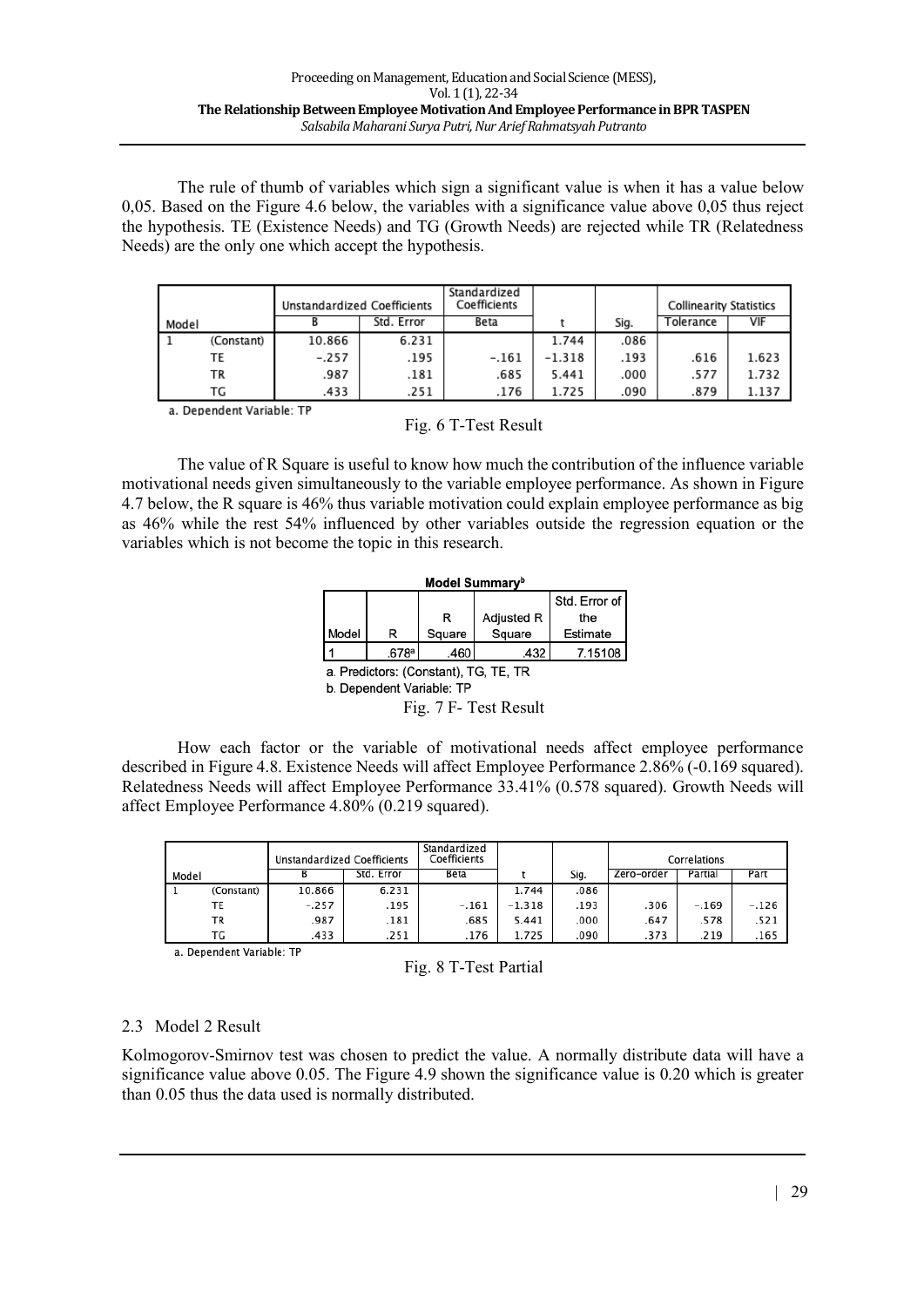| One-Sample Kolmogorov-Smirnov Test |                   |                    |  |  |  |
|------------------------------------|-------------------|--------------------|--|--|--|
|                                    |                   | Unstandardi<br>zed |  |  |  |
|                                    |                   | Residual           |  |  |  |
|                                    |                   | 63                 |  |  |  |
| Normal                             | Mean              | .0000000           |  |  |  |
| Parameters <sup>a,b</sup>          | Std.<br>Deviation | .66148196          |  |  |  |
| Most Extreme                       | Absolute          | .064               |  |  |  |
| <b>Differences</b>                 | Positive          | .063               |  |  |  |
|                                    | Negative          | $-.064$            |  |  |  |
| <b>Test Statistic</b>              |                   | .064               |  |  |  |
| Asymp. Sig. (2-tailed)             |                   | $.200^{c,d}$       |  |  |  |

Fig. 9 Normality Test Result

Linearity test in Figure 4.10 aimed to determine whether two variables have a linear relationship or not. Existence Needs resulted in F value 1.266 < F-table 2.27. Relatedness Needs shown F value of 1.239 < F-table 2.06. Growth Needs has F value is 0.639 < F-table 2.38, therefore Existence, Relatedness, and Growth Needs are linear with the dependent variable, employee performance.

|           |               |            | <b>ANOVA Table</b> |    |            |        |      |
|-----------|---------------|------------|--------------------|----|------------|--------|------|
|           |               |            | Sum of             |    | Mean       |        |      |
|           |               |            | Squares            | df | Square     | F      | Sig. |
| <b>HR</b> | Between       | (Combined) | 16.172             | 20 | .809       | 1.338  | 209  |
|           | Groups        | Linearity  | 1.636              |    | 1.636<br>1 | 2.708  | .107 |
| TE        |               | Deviation  |                    |    |            |        |      |
|           |               | from       | 14.536             | 19 | .765       | 1.266  | 256  |
|           |               | Linearity  |                    |    |            |        |      |
|           | Within Groups |            | 25.383             | 42 | .604       |        |      |
|           | Total         |            | 41.556             | 62 |            |        |      |
|           |               |            |                    |    |            |        |      |
|           |               |            | Sum of             |    | Mean       |        |      |
|           |               |            | Squares            | df | Square     | F      | Sig. |
| <b>HR</b> | Between       | (Combined) | 21.970             | 19 | 1.156      | 2.539  | .006 |
|           | Groups        | Linearity  | 11.814             | 1  | 11.814     | 25.937 | .000 |
| <b>TR</b> |               | Deviation  |                    |    |            |        |      |
|           |               | from       | 10.156             | 18 | .564       | 1.239  | .275 |
|           |               | Linearity  |                    |    |            |        |      |
|           | Within Groups |            | 19.586             | 43 | .455       |        |      |
|           | Total         |            | 41.556 62          |    |            |        |      |
|           |               |            |                    |    |            |        |      |
|           |               |            | Sum of             |    | Mean       |        |      |
|           |               |            | Squares            | df | Square     | F      | Sig. |
| <b>HR</b> | Between       | (Combined) | 9.986              | 12 | .832       | 1.318  | 238  |
|           | * TG Groups   | Linearity  | 5.170              | 1  | 5.170      | 8.188  | .006 |
|           |               | Deviation  |                    |    |            |        |      |
|           |               | from       | 4.816 11           |    | .438       | .693   | .738 |
|           |               | Linearity  |                    |    |            |        |      |
|           | Within Groups |            | 31.570             | 50 | .631       |        |      |
|           | Total         |            | 41.556             | 62 |            |        |      |

Fig. 10 Linearity Test Result

Based on the data shown on Figure 4.11 the significance value of Existence, Relatedness, and Growth Need are above 0.05. The significance value is higher than 0.05 then it is not having heteroscedascity, thus it could be conclude that the data is homocedascity.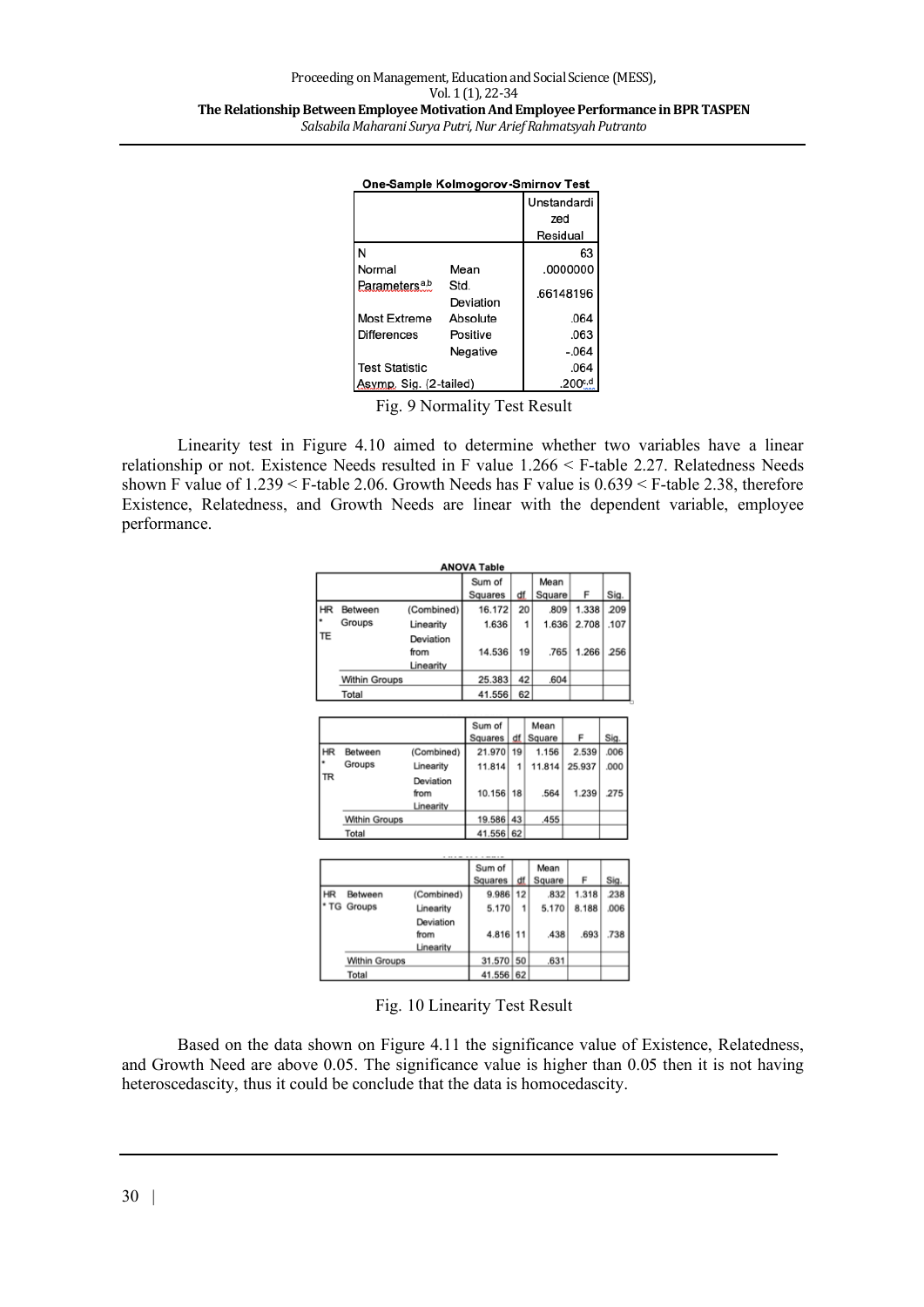|            | Unstandardized<br>Coefficients |            | Standardized<br>Coefficients |        |      |  |  |  |
|------------|--------------------------------|------------|------------------------------|--------|------|--|--|--|
| Model      |                                | Std. Error | Beta                         |        | Sig. |  |  |  |
| (Constant) | .605                           | .359       |                              | 1.684  | .097 |  |  |  |
| TE         | .004                           | .011       | .056                         | .339   | .736 |  |  |  |
| TR         | $-.005$                        | .010       | $-.087$                      | $-511$ | .611 |  |  |  |
| TG         | 001                            | 014        | 010                          | 069    | 945  |  |  |  |

a. Dependent Variable: abs\_res

Fig. 11 Homocedascity Test Result

According to the Figure 4.12, the VIF value of Existence, Relatedness, and Growth Needs are in row 1.623 , 1.732 , and 1.137 which all of them are below the VIF borders which is 10. The tolerance of Existence, Relatedness, and Growth needs also above 0.1 which indicates that there are no multicollinearity in the data used.

|                           |            | <b>Unstandardized Coefficients</b> |            | Standardized<br>Coefficients |          |      | <b>Collinearity Statistics</b> |       |  |
|---------------------------|------------|------------------------------------|------------|------------------------------|----------|------|--------------------------------|-------|--|
| Model                     |            | в                                  | Std. Error | Beta                         |          | Sig. | Tolerance                      | VIF   |  |
|                           | (Constant) | .519                               | .591       |                              | .878     | .383 |                                |       |  |
|                           | TE         | $-.031$                            | .018       | $-.223$                      | $-1.664$ | .102 | .616                           | 1.623 |  |
|                           | ΤR         | .075                               | .017       | .602                         | 4.351    | .000 | .577                           | 1.732 |  |
|                           | ТG         | .042                               | .024       | .199                         | 1.777    | .081 | .879                           | 1.137 |  |
| a. Dependent Variable: HR |            |                                    |            |                              |          |      |                                |       |  |

Fig. 12 Multicollinearity Test Result

The rule of thumb of variables which sign a significant value is when it has a value below 0,05. The variables with a significance value above 0,05 will reject the hypothesis. Hence TE (Existence Needs) and TG (Growth Needs) are rejected while TR (Relatedness Needs) is the only one which accept the hypothesis because it has 0.00 showed in Figure 4.13

|            |         | Unstandardized Coefficients |         |          |      | <b>Collinearity Statistics</b> |       |
|------------|---------|-----------------------------|---------|----------|------|--------------------------------|-------|
| Model      |         | Std. Error                  | Beta    |          | Sig. | Tolerance                      | VIF   |
| (Constant) | .519    | .591                        |         | .878     | .383 |                                |       |
| ТE         | $-.031$ | .018                        | $-.223$ | $-1.664$ | .102 | .616                           | 1.623 |
| ТR         | .075    | .017                        | .602    | 4.351    | .000 | .577                           | 1.732 |
| ТG         | .042    | .024                        | .199    | 1.777    | .081 | .879                           | 1.137 |

a. Dependent Variable: HR

#### Fig. 13 T-Test Result

The value of R Square is useful to know how much the contribution of the influence variable motivational needs given simultaneously to the variable employee performance. As shown in Figure 4.14 the R square is 0.347 or 34.7% thus variable motivation could explain employee performance as big as 34.7% while the 66.3% influenced by other variables outside the regression equation or the variables which is not examined.

|                                                                 |       |        |            | Std. Error of |  |  |  |
|-----------------------------------------------------------------|-------|--------|------------|---------------|--|--|--|
|                                                                 |       | R      | Adjusted R | the           |  |  |  |
| Model                                                           |       | Square | Square     | Estimate      |  |  |  |
|                                                                 | .589ª | .347   | .314       |               |  |  |  |
| a. Predictors: (Constant), TG, TE, TR<br>Fig. 14 F- Test Result |       |        |            |               |  |  |  |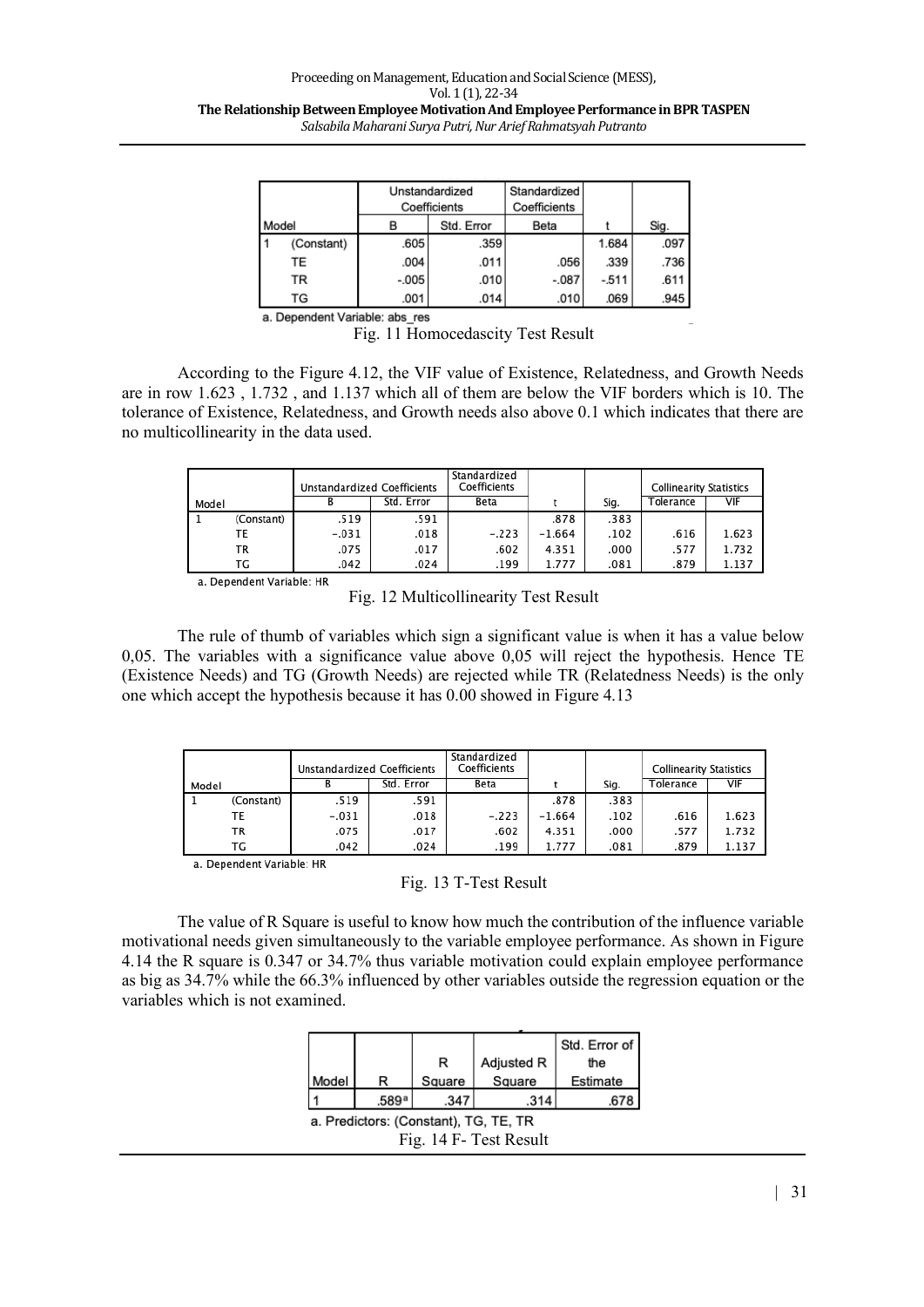How each factor or the variable of motivational needs affect employee performance described in Figure 4.15 Existence Needs will affect Employee Performance 4.5% (-0.212 squared). Relatedness Needs will affect Employee Performance 24.30% (0.493 squared). Growth Needs will affect Employee Performance 5.06% (0.225 squared).

|       |            | Unstandardized Coefficients |            | Standardized<br>Coefficients |          |      |            | Correlations |         |
|-------|------------|-----------------------------|------------|------------------------------|----------|------|------------|--------------|---------|
| Model |            |                             | Std. Error | Beta                         |          | Sig. | Zero-order | Partial      | Part    |
|       | (Constant) | .519                        | .591       |                              | .878     | .383 |            |              |         |
|       | ТE         | $-.031$                     | .018       | $-.223$                      | $-1.664$ | .102 | .198       | $-.212$      | $-.175$ |
|       | TR         | .075                        | .017       | .602                         | 4.351    | .000 | .533       | .493         | .458    |
|       | ТG         | .042                        | .024       | .199                         | 1.777    | .081 | .353       | .225         | .187    |

a. Dependent Variable: HR

| Fig. 15 T-Test Partial |  |  |  |
|------------------------|--|--|--|
|                        |  |  |  |

4.4 Significance Between Motivational Needs and Employee Performance

Based on the explanation from Model 1 and Model 2 we can conclude that Existence Needs which consist of good pay and fringe benefits are positively affect employee performance. It has the smallest impact towards employee performance. BPR DP Taspen apply pay for performance as their compensation system. As with other HRM strategies, the performance-related pay for employees could be ineffective due to its positive association with work intensification. Work intensification correlated with the potential to distract from its positive effect on job satisfaction, employee engagement and hence pointing to employee performance (Ogbonnaya et al., 2017). Rather than motivating employees, incentive-based pay structures end up having low effects. Ogbonnaya et al. (2017) revealed that Employees who receive a pay for performance work harder, but they also experience greater stress and less satisfaction in the workplace. By connecting job performance to financial benefits, employers are sending signals to workers about their plan to pay for more work, employees receive those signals on their own and feel compelled to work harder for more pay. Such system of pay ensures that only the most successful workers survive.

Relatedness needs that composed of respect from superiors and peers gives a significant effect towards employee performance by contribute the highest percentage towards employee performance. The relatedness needs refer to man's desire to maintain important interpersonal relationships which are man's social, acceptance, belongingness and status desires. Align with Arnolds & Boshoff (2002) in their research, the number one ranked motivation factor is recognition from manager and others. It is necessary to prioritize the use employees closeness to encourage them to work. It also relates to the employer's market which is retired civil servants whose to get their market, the employees needs to communicate properly with older people.

Growth Needs which explains personal development emphasize on learning about new things at work, optimal skills use, decision-making participation, and work challenge opportunities participates in the variable with almost gives significant affect to employee performance. This might occur because the satisfaction of this needs may vary for each employees. Further, ERG theory recognizes that the individual can return to a level that appears easier to achieve if a higher level of needs remains unfulfilled. The employees do not achieve growth opportunities, so they may return to relatedness needs regarding the fact that the growth needs are unattainable.

## **V. CONCLUSION AND FURTHER RESEARCH**

Using Multi Linear Regression, researcher have identified and analysed both independent and dependent variables mentioned. Based on the analysis of model 1 and model 2, the relatedness needs seems to be the dominant factor of motivational needs that have a significant impact on employee performance. Meanwhile, the needs for existence and growth have no significant effect on employee engagement in BPR TASPEN. Therefore, it can be concluded that if employers focus on the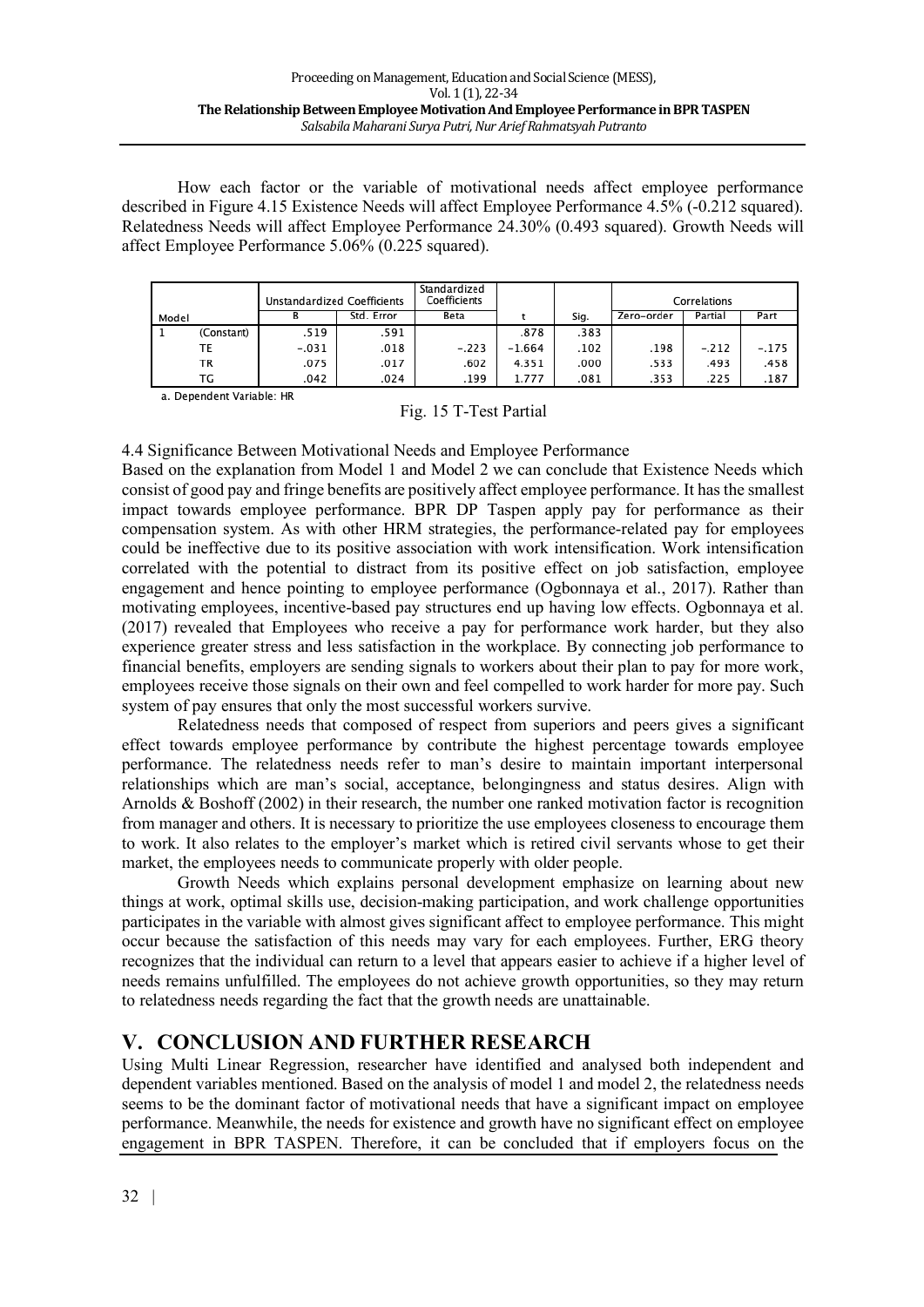relatedness needs, or use relatedness as a base to collaborate with other needs, the motivation of employees to perform best may increase. Factors such as recognition and respect appear to be more powerful motivators of behavior in the workplace hence the work environment could play a key role in conducting future research. This is also supported by the fact that  $34.7\% - 46\%$  of employee motivation can be explained by motivation. Hence the future research expectantly could add other variables to describe the rest of 65.3% - 54%. The research limitation is the result only applicable to the staff of BPR TASPEN. The management of the company, such as directors, commissioners, and shareholders, are not counted as employees.

## **REFERENCES**

- Arnolds, C. A., & Boshoff, C. (2002). Compensation, esteem valence and job performance: An empirical assessment of Alderfer's ERG theory. International Journal of Human Resource Management, 13(4), 697–719. https://doi.org/10.1080/09585190210125868
- Alderfer, C. P. (1969). An empirical test of a new theory of human needs. Organizational Behavior and Human Performance, 4(2), 142–175. https://doi.org/10.1016/0030-5073(69)90004-X
- Alexakis, C., Izzeldin, M., Johnes, J., & Pappas, V. (2019). Performance and productivity in Islamic and conventional banks: Evidence from the global financial crisis. Economic Modelling, 79, 1-14. doi:10.1016/j.econmod.2018.09.030
- Beltrán-Martín, I., & Bou-Llusar, J. C. (2018). Examining the intermediate role of employee abilities, motivation and opportunities to participate in the relationship between HR bundles and employee performance. BRQ Business Research Quarterly, 21(2), 99–110. https://doi.org/10.1016/j.brq.2018.02.001
- Ghozali, Imam. 2001. Aplikasi Analisis Multivariate Dengan Program SPSS. Semarang: Badan Peneliti Universitas Diponegoro.
- Caulton, J. (2012). The development and use of the theory of erg: A literature review. Emerging Leadership Journeys, 5(1), 2–8.
- Chiang, C. F., & (Shawn) Jang, S. C. (2008). An expectancy theory model for hotel employee motivation. International Journal of Hospitality Management, 27(2), 313–322. https://doi.org/10.1016/j.ijhm.2007.07.017
- Chhugani, K. (2018, March 19). The importance of Human Resources to an Organization. Retrieved July 06, 2020, from https://www.easyhrworld.com/the-importance-of-human-resources-to-anorganization/
- Deci, E. L., Olafsen, A. H., & Ryan, R. M. (2017). Self-Determination Theory in Work Organizations: The State of a Science. Annual Review of Organizational Psychology and Organizational Behavior, 4(1), 19–43. https://doi.org/10.1146/annurev-orgpsych-032516-113108
- Dugovicova, J. (2019). Impact of Employee Motivation on Employee Retention Rates. 6(23), 159–167.
- Ho, C. and Zhu, D. (2004), "Performance measurement of Taiwan's commercial banks", International Journal of Productivity and Performance Management, Vol. 53 No. 5, pp. 425-434. https://doi.org/10.1108/17410400410545897
- Iskandar, S. (2013). Bank dan Lembaga Keuangan Lainnya. Jakarta: In Media.
- Jiang, K., Lepak, D. P., Hu, J., & Baer, J. C. (2012). How does human resource management influence organizational outcomes? A meta-analytic investigation of mediating mechanisms. Academy of Management Journal, 55(6), 1264–1294. https://doi.org/10.5465/amj.2011.0088
- Jerome, N. (2013). Application of the Maslow's hierarchy of need theory; impacts and implications on organizational culture, human resource and employee's performance. International Journal of Business and Management Invention ISSN (Online, 2(3), 23198028.
- Kasmir. 2012. Bank dan Lembaga Kuangan Lainnya. Jakarta: PT. Raja Grafindo Persada.